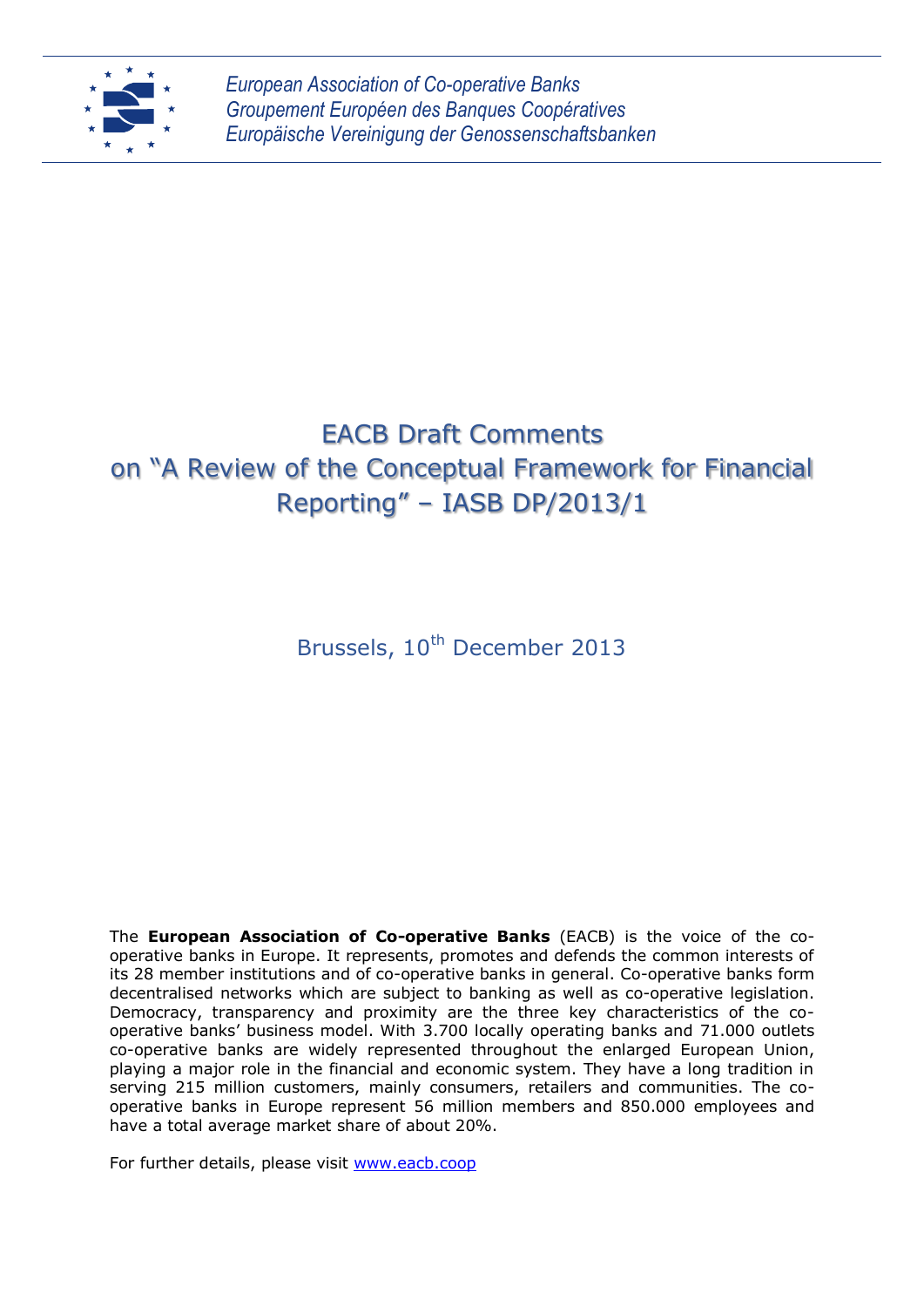

*European Association of Co-operative Banks Groupement Européen des Banques Coopératives Europäische Vereinigung der Genossenschaftsbanken*

# **Introduction**

The EACB appreciates the IASB initiative to improve the Conceptual Framework for Financial Reporting and welcomes the opportunity to provide comments on its Review.

# **Answers to specific questions**

## **Section 1**

**Question 1**

**Paragraphs 1.25–1.33 set out the proposed purpose and status of the Conceptual Framework. The IASB's preliminary views are that:**

**(a) the primary purpose of the revised Conceptual Framework is to assist the IASB by identifying concepts that it will use consistently when developing and revising IFRSs; and**

**(b) in rare cases, in order to meet the overall objective of financial reporting, the IASB may decide to issue a new or revised Standard that conflicts with an aspect of the Conceptual Framework. If this happens the IASB would describe the departure from the Conceptual Framework, and the reasons for that departure, in the Basis for Conclusions on that Standard.** 

#### **Do you agree with these preliminary views? Why or why not?**

We agree with the IASB, that, in a limited number of cases, a newly developed standard may be in conflict with the conceptual framework. Although we believe that the principles of the conceptual framework should be followed *in toto*, in exceptional cases it could make sense to deviate from the conceptual framework, avoiding unintended consequences and giving a true and fair view of specific features in the financial reporting.

# **Section 2**

#### **Question 2**

**The definitions of an asset and a liability are discussed in paragraphs 2.6–2.16. The IASB proposes the following definitions:**

**(a) an asset is a present economic resource controlled by the entity as a result of past events.** 

**(b) a liability is a present obligation of the entity to transfer an economic resource as a result of past events.**

**(c) an economic resource is a right, or other source of value, that is capable of producing economic benefits.**

**Do you agree with these definitions? Why or why not? If you do not agree, what changes do you suggest, and why?**

All in all, we agree with the definitions laid down in the Discussion Paper.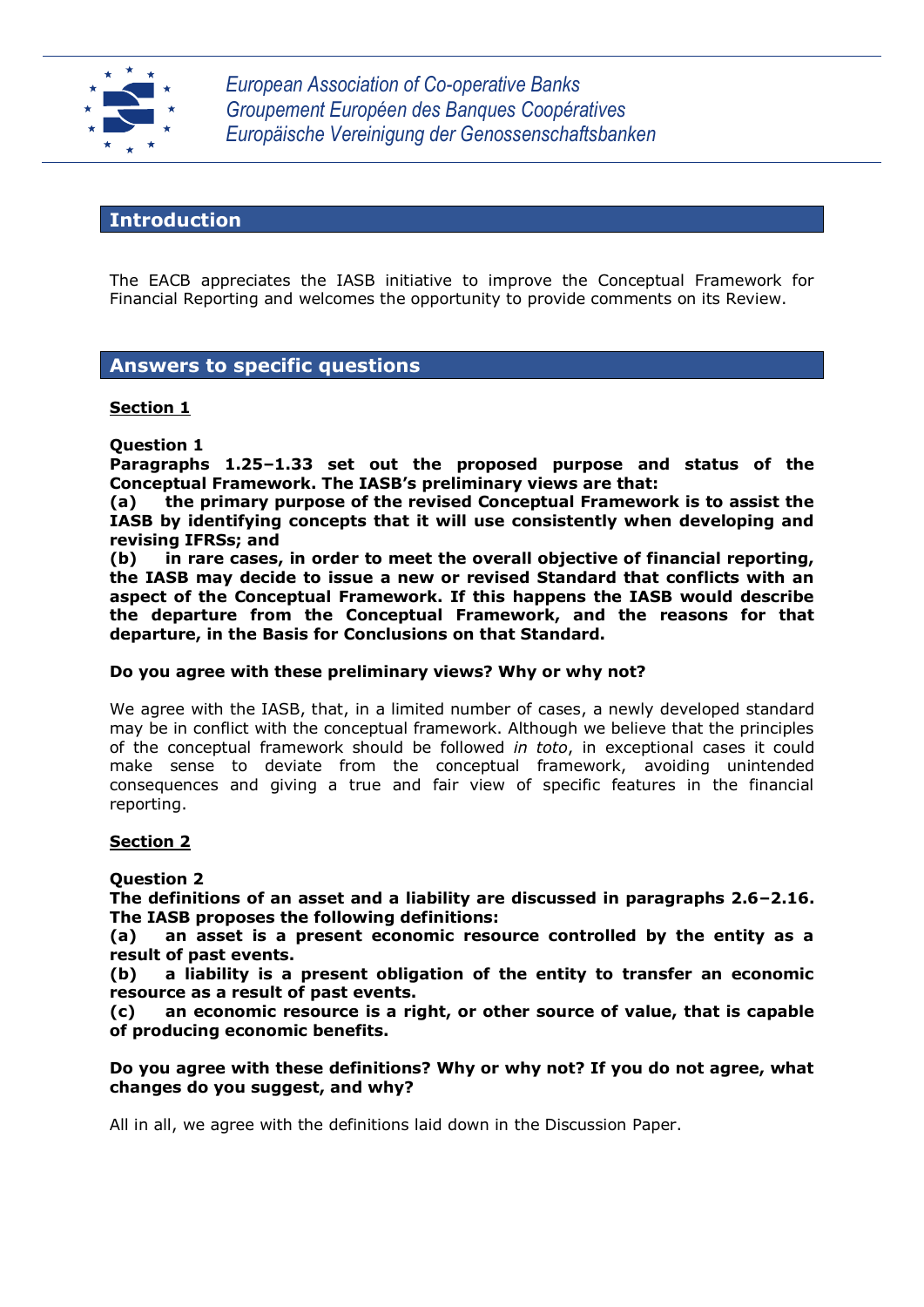

## **Question 3**

**Whether uncertainty should play any role in the definitions of an asset and a liability, and in the recognition criteria for assets and liabilities, is discussed in paragraphs 2.17–2.36. The IASB's preliminary views are that:**

**(a) the definitions of assets and liabilities should not retain the notion that an inflow or outflow is 'expected'. An asset must be capable of producing economic benefits. A liability must be capable of resulting in a transfer of economic resources.**

**(b) the Conceptual Framework should not set a probability threshold for the rare cases in which it is uncertain whether an asset or a liability exists. If there could be significant uncertainty about whether a particular type of asset or liability exists, the IASB would decide how to deal with that uncertainty when it develops or revises a Standard on that type of asset or liability.** 

**(c) the recognition criteria should not retain the existing reference to probability.**

#### **Do you agree? Why or why not? If you do not agree, what do you suggest, and why?**

We understand that the primary intention of the IASB is to solve existing conflicts between the conceptual framework and particular standards by adjusting the definitions of assets and liabilities. The focus thereby lies on elaborating the definitions to make them more adequate for all possible transactions. Accordingly, the IASB does not intend to extend the definitions in order to achieve the recognition of more items as assets and liabilities in the financial statements.

Nevertheless, the requirements for the recognition of transactions complying with these definitions will still be set out in the particular standards. Consequently, the revision of the conceptual framework will not necessarily lead to the recognition of additional assets and liabilities.

In our opinion, the elimination of the probability threshold currently included in the definitions must not lead to the need for a mandatory book entry for those transactions having a carrying amount of zero due to the low probability of the respective cash flows. This would counteract the intention of the IASB as described above. Therefore, the IASB should clarify in the Exposure Draft that the revision of the definitions of assets and liabilities only aims to optimisation purposes and that the recognition of assets and liabilities is set out in the particular standards.

In this context, we would like to emphasise that the wording of the section on recognition and derecognition (section 4 of the Discussion Paper) in the final conceptual framework should clearly be identifiable as only a basis or guiding principle for the development of a particular standard. With regard to the IASB's intention described above, the board should refrain from including comprehensive, detailed and concrete requirements for recognition criteria.

#### **Question 4**

**Elements for the statement(s) of profit or loss and OCI (income and expense), statement of cash flows (cash receipts and cash payments) and statement of changes in equity (contributions to equity, distributions of equity and transfers between classes of equity) are briefly discussed in paragraphs 2.37–2.52.**

**Do you have any comments on these items? Would it be helpful for the Conceptual Framework to identify them as elements of financial statements?**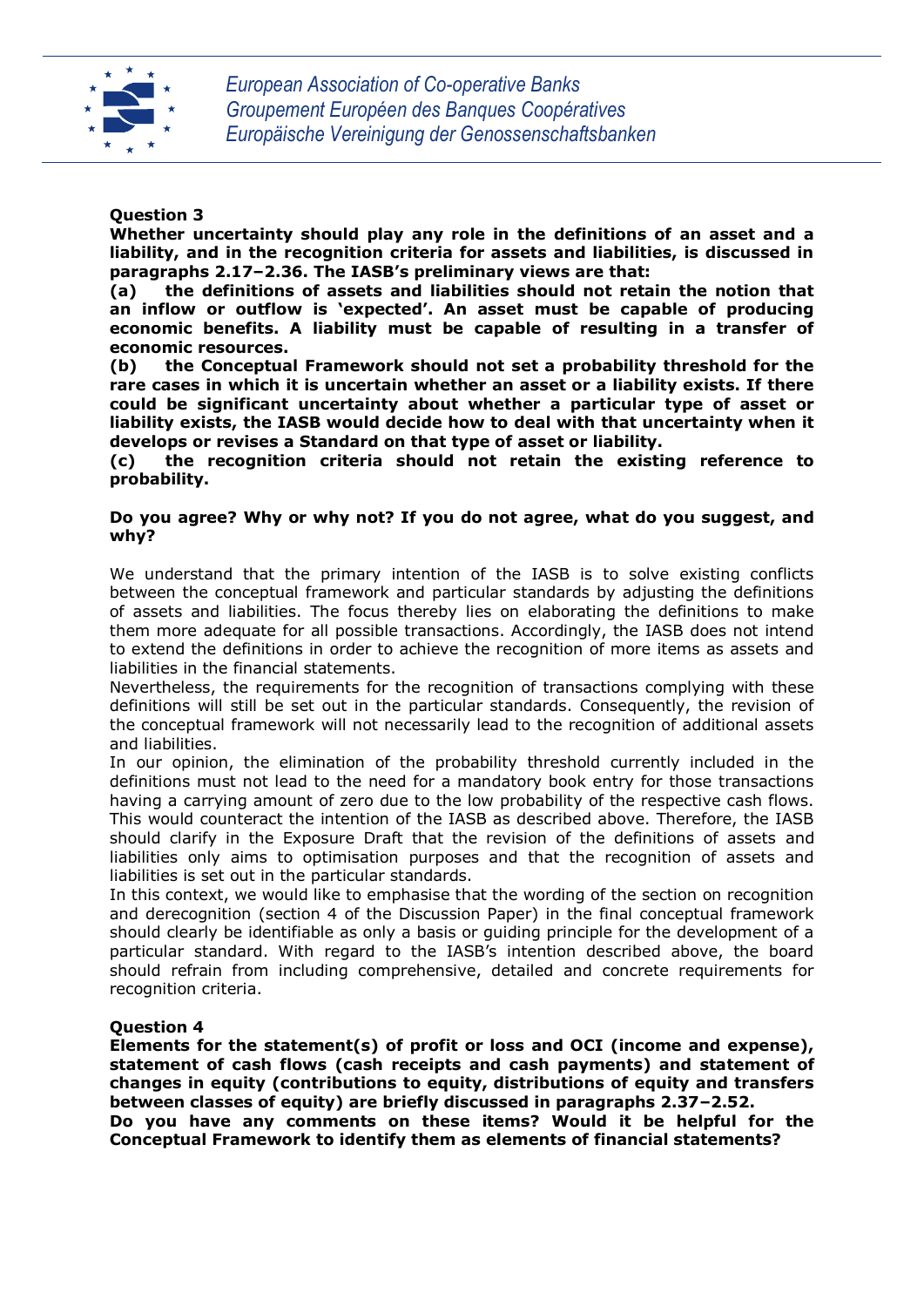

Regardless of the final wording of the definitions of assets and liabilities, we agree with defining the elements of the statements of profit or loss and OCI as changes in assets and liabilities. Accordingly, we still prefer the balance sheet approach.

# **Section 3**

## **Question 5**

**Constructive obligations are discussed in paragraphs 3.39–3.62. The discussion considers the possibility of narrowing the definition of a liability to include only obligations that are enforceable by legal or equivalent means. However, the IASB tentatively favours retaining the existing definition, which encompasses both legal and constructive obligations—and adding more guidance to help distinguish constructive obligations from economic compulsion. The guidance would clarify the matters listed in paragraph 3.50.**

**Do you agree with this preliminary view? Why or why not?**

We agree with the preliminary decision of the IASB to retain the existing definition, which encompasses both legal and constructive obligations. The objective of financial reporting according to the IFRS is to provide the users of the financial statements with relevant and faithful information about the resources of and claims against the entity to depict an unbiased picture of the entity's economic situation. At this juncture, the principle of substance over form plays an important role as an information is only useful in making decisions if it depicts the actual economic impact of a transaction on the resources of the entity. The depiction of only the contractual terms may not suffice.

# **Question 6**

**The meaning of 'present' in the definition of a liability is discussed in paragraphs 3.63–3.97. A present obligation arises from past events. An obligation can be viewed as having arisen from past events if the amount of the liability will be determined by reference to benefits received, or activities conducted, by the entity before the end of the reporting period. However, it is unclear whether such past events are sufficient to create a present obligation if any requirement to transfer an economic resource remains conditional on the entity's future actions. Three different views on which the IASB could develop guidance for the Conceptual Framework are put forward:**

**(a) View 1: a present obligation must have arisen from past events and be strictly unconditional. An entity does not have a present obligation if it could, at least in theory, avoid the transfer through its future actions.**

**(b) View 2: a present obligation must have arisen from past events and be practically unconditional. An obligation is practically unconditional if the entity does not have the practical ability to avoid the transfer through its future actions.** 

**(c) View 3: a present obligation must have arisen from past events, but may be conditional on the entity's future actions.**

**The IASB has tentatively rejected View 1. However, it has not reached a preliminary view in favour of View 2 or View 3.**

**Which of these views (or any other view on when a present obligation comes into existence) do you support? Please give reasons.**

In the context of the revision of the rules on macro hedge accounting, the inclusion of deemed exposures (e.g. pipeline transactions) in hedging relationships is discussed. In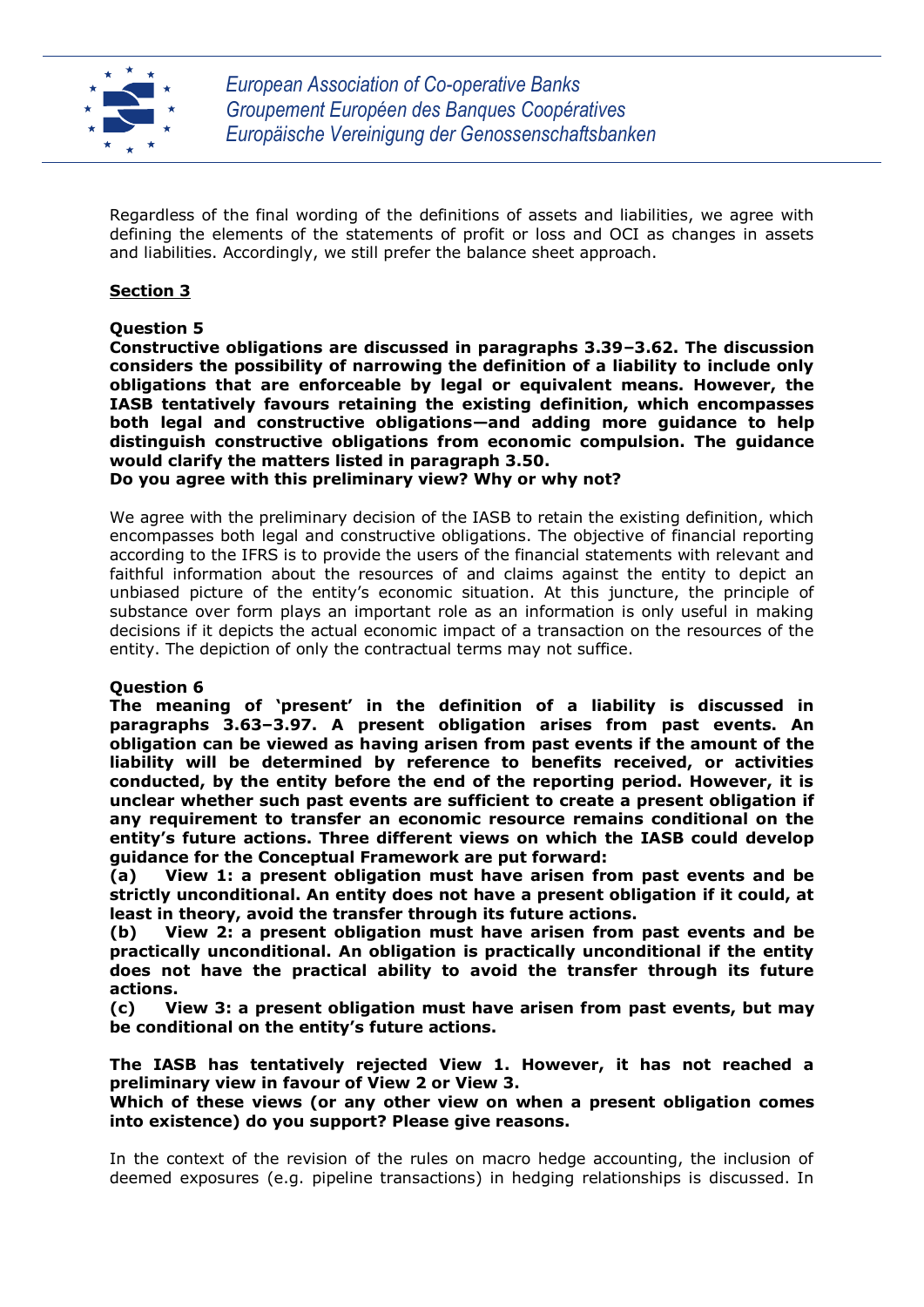

our opinion, it is questionable whether those transactions comply with the proposed definitions and recognition criteria included in the conceptual framework. Therefore, the IASB should be careful not to create a conflict between the revised conceptual framework and the new standard on macro hedge accounting due to the simultaneous work on the respective projects.

## **Question 7**

**Do you have comments on any of the other guidance proposed in this section to support the asset and liability definitions?**

…

## **Section 4**

## **Question 8**

**Paragraphs 4.1–4.27 discuss recognition criteria. In the IASB's preliminary view, an entity should recognise all its assets and liabilities, unless the IASB decides when developing or revising a particular Standard that an entity need not, or should not, recognise an asset or a liability because:**

**(a) recognising the asset (or the liability) would provide users of financial statements with information that is not relevant, or is not sufficiently relevant to justify the cost; or**

**(b) no measure of the asset (or the liability) would result in a faithful representation of both the asset (or the liability) and the changes in the asset (or the liability), even if all necessary descriptions and explanations are disclosed.**

#### **Do you agree? Why or why not? If you do not agree, what changes do you suggest, and why?**

We agree with basic idea of the IASB, that assets and liabilities should only be recognised if this provides the users of financial statements with information that is both relevant and sufficiently relevant to justify the costs of providing the information.

The IASB states in the Discussion Paper that the probability threshold included in the recognition criteria, i.e. an asset or a liability may only be recognised if the inflow or outflow of any future benefit related to the asset or liability is probable, may lead to misinterpretations. Therefore, the board proposes to eliminate this criterion. As an alternative, the IASB proposes to require, that an entity need not recognise an asset or a liability if the resulting information is not relevant or too costly and if not recognising the asset or liability leads to a faithful representation. As an example for an irrelevant information, the Discussion Paper includes criteria that are again based on probability (par. 4.26 (a) and (b)). This contradicts the intention of the IASB described above and does not solve the problem of misinterpretations.

In our opinion, the elimination of the probability criterion does not contribute to the improvement or simplification of the recognition criteria. The proposed criteria on when an asset or a liability is not to be recognised rather introduces a higher risk of individual judgement and subjective interpretations (esp. "information that is not relevant").

#### **Question 9**

**In the IASB's preliminary view, as set out in paragraphs 4.28–4.51, an entity should derecognise an asset or a liability when it no longer meets the recognition criteria. (This is the control approach described in paragraph**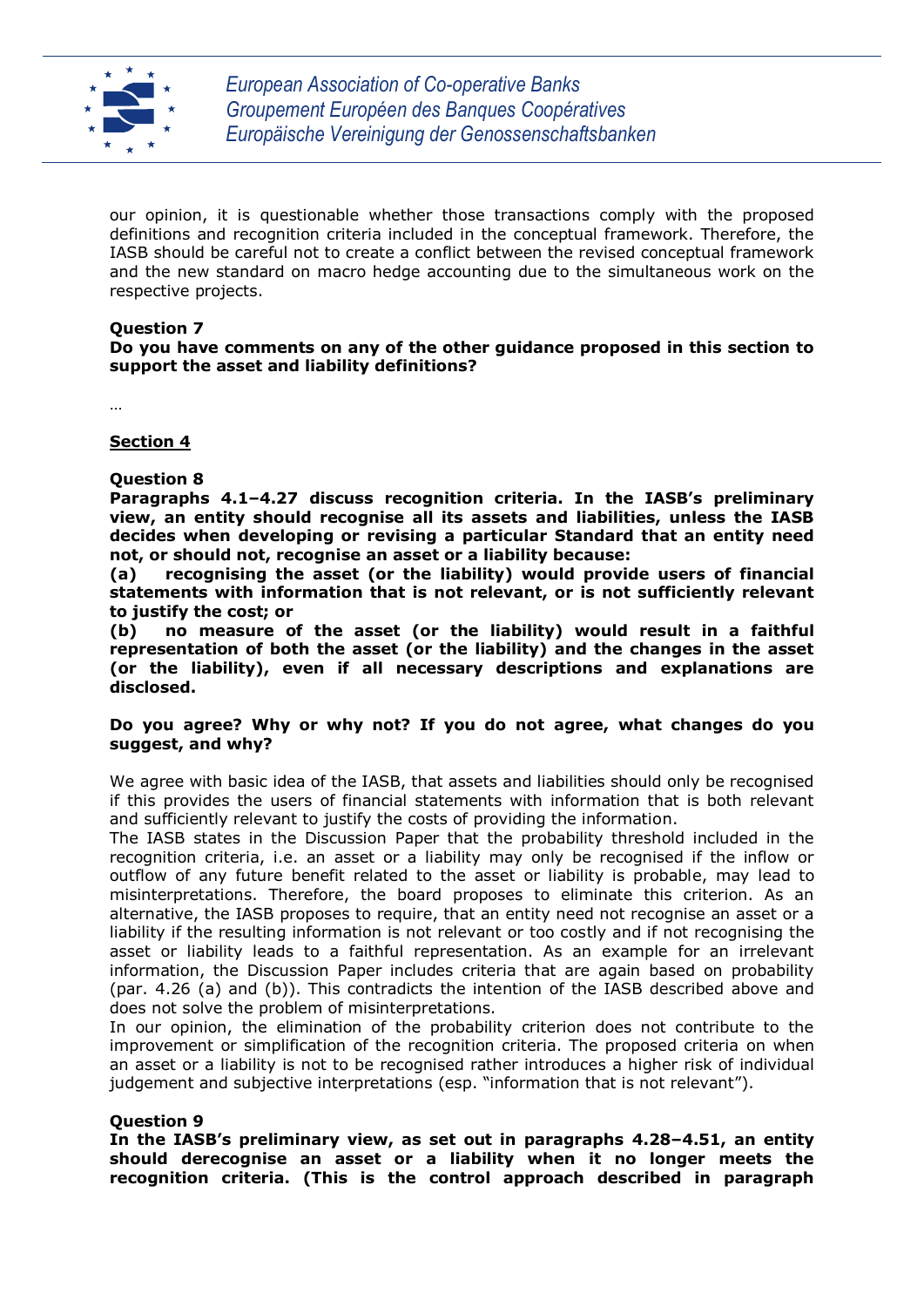

**4.36(a)). However, if the entity retains a component of an asset or a liability, the IASB should determine when developing or revising particular Standards how the entity would best portray the changes that resulted from the transaction. Possible approaches include:**

**(a) enhanced disclosure;**

**(b) presenting any rights or obligations retained on a line item different from the line item that was used for the original rights or obligations, to highlight the greater concentration of risk; or**

**(c) continuing to recognise the original asset or liability and treating the proceeds received or paid for the transfer as a loan received or granted.**

**Do you agree? Why or why not? If you do not agree, what changes do you suggest, and why?**

…

**Section 5**

**Question 10**

**The definition of equity, the measurement and presentation of different classes of equity, and how to distinguish liabilities from equity instruments are discussed in paragraphs 5.1–5.59. In the IASB's preliminary view:**

**(a) the Conceptual Framework should retain the existing definition of equity as the residual interest in the assets of the entity after deducting all its liabilities.**

**(b) the Conceptual Framework should state that the IASB should use the definition of a liability to distinguish liabilities from equity instruments. Two consequences of this are:**

 **(i) obligations to issue equity instruments are not liabilities; and**

 **(ii) obligations that will arise only on liquidation of the reporting entity are not liabilities (see paragraph 3.89(a)).**

**(c) an entity should:**

 **(i) at the end of each reporting period update the measure of each class of equity claim. The IASB would determine when developing or revising particular Standards whether that measure would be a direct measure, or an allocation of total equity.**

 **(ii) recognise updates to those measures in the statement of changes in equity as a transfer of wealth between classes of equity claim.**

**(d) if an entity has issued no equity instruments, it may be appropriate to treat the most subordinated class of instruments as if it were an equity claim, with suitable disclosure. Identifying whether to use such an approach, and if so, when, would still be a decision for the IASB to take in developing or revising particular Standards.**

#### **Do you agree? Why or why not? If you do not agree, what changes do you suggest, and why?**

#### *Answers to points (a),(b)*

The definition of equity remains a key question for cooperative banks. We therefore strongly support the intention of the IASB to maintain its existing approach and todefine equity as the residual interest after deducting all liabilities. In this context, we believe that IFRIC 2 provides a relevant elemnt: it aligns the definition of equity to the definition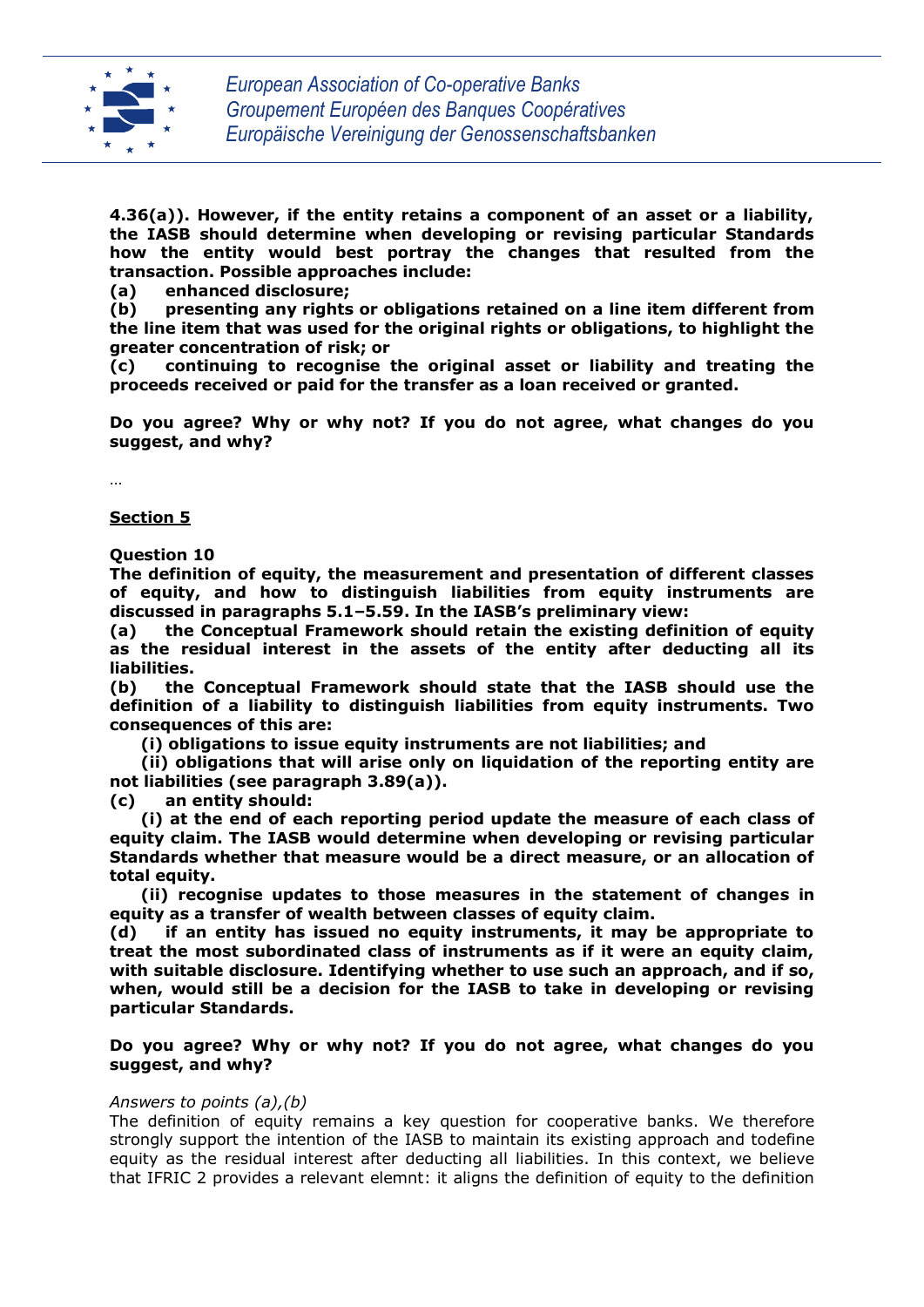

of an asset, since the unconditional right to refuse the redemption of a share introduces the notion of control to capital within an entity: if a resource is under the control of the entity it is not a liability. We believe that this alignment creates some useful convergence

Moreover, we believe that another important advantage of IFRIC 2, at least for cooperative banks, is that it also allows to properly consider prudential aspects. From a prudential perspective it is important that an entity can control the outflow of capital, especially when the purpose of that capital is to ensure the absorption of losses.

In particular, we remain opposed to the approaches to equity/liability distinction in the FASB's and IASB's documents *"Financial Instruments with Characteristics of Equity".*  Apart from the reasons addressed in the current discussion paper, we would like to remind that those approaches would have created enormous difficulties for non-joint stock companies, especially cooperatives, for which it would be impossible to present their instruments as equity.

Finally, we appreciate that the IASB suggests that whether a financial instrument or contract creates a liability depends not on the form of the contract, but on whether the contract creates a present obligation of the entity to transfer an economic resource as a result of a past event. In this respect, IFRIC 2 delivers important guidance: We therefore believe that, the content of IFRIC 2 "Members' Shares in Co-operative Entities and Similar Instruments" should be inserted in the conceptual framework. Due to IFRIC 2, an entity must consider all of the terms and conditions of a financial instrument, including relevant local laws, regulations and the entity's governing charter, to find out, whether its (cooperative) shares have to be treated as equity or liability.

Since, at least one type of claim cannot be remeasured directly without remeasuring the entire entity, we feel that there will always be a distinction between equity and liability, even if not called by that name.

We strongly support the "strict obligation approach", however we do not support the deliberations of the wealth transfer to describe changes in equity claims. This approach seems neither easy to understand nor reduce the complexity of the almost very complex financial reporting standards. Moreover we believe that the remeasurement of equity does not fit the characteristic of equity as a residual, even if this method would only reallocate equity within its classes and would not change total equity. In our view a requirement to update measures of equity claims through the statement of changes in equity would lead to additional administrative burden and we doubt whether this additional administrative burden will be justified by better/more transparency within the equity item.

# **Section 6**

**Question 11**

**How the objective of financial reporting and the qualitative characteristics of useful financial information affect measurement is discussed in paragraphs 6.6– 6.35. The IASB's preliminary views are that:**

**(a) the objective of measurement is to contribute to the faithful representation of relevant information about:**

 **(i) the resources of the entity, claims against the entity and changes in resources and claims; and**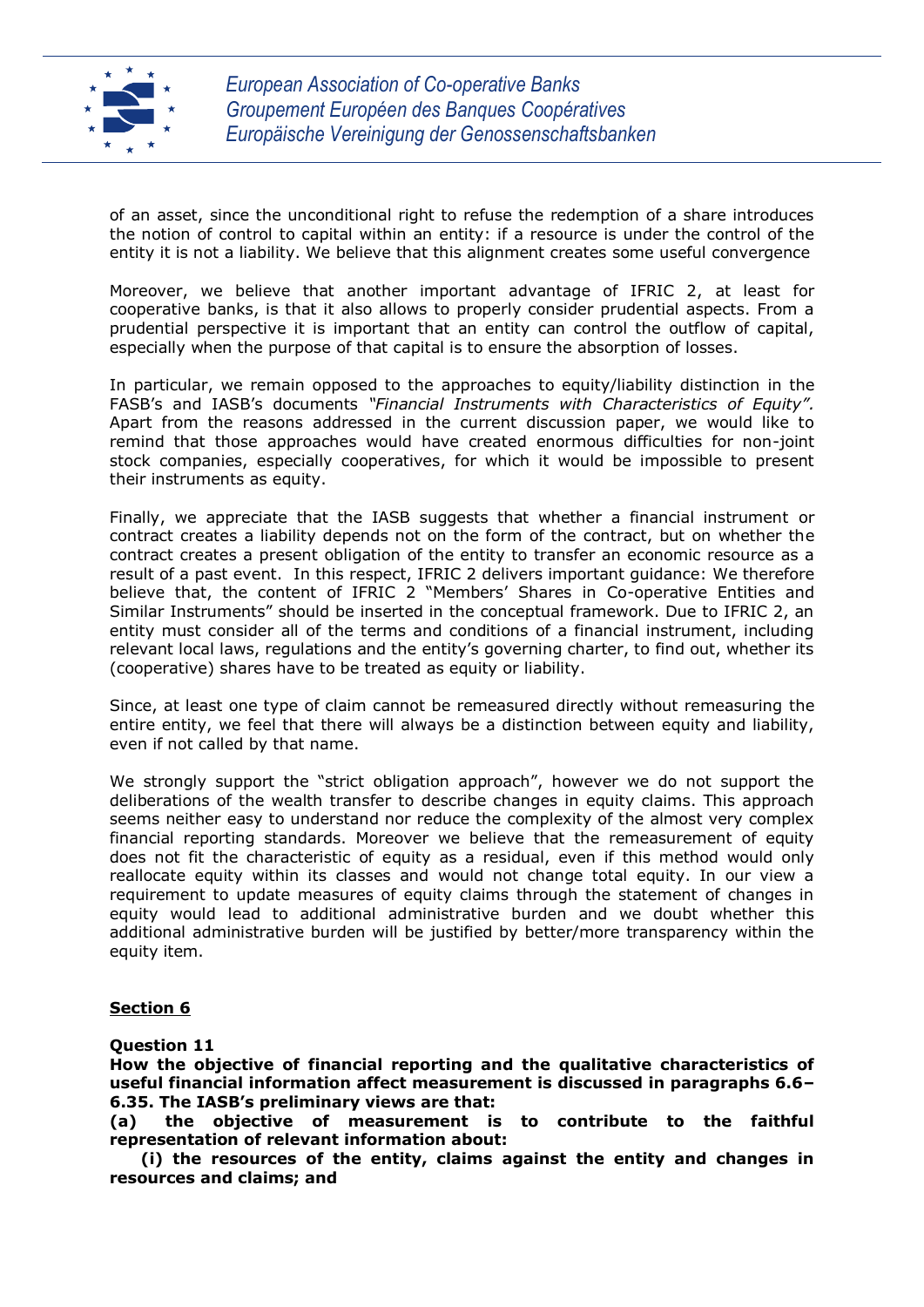

 **(ii) how efficiently and effectively the entity's management and governing board have discharged their responsibilities to use the entity's resources.**

**(b) a single measurement basis for all assets and liabilities may not provide the most relevant information for users of financial statements;** 

**(c) when selecting the measurement to use for a particular item, the IASB should consider what information that measurement will produce in both the statement of financial position and the statement(s) of profit or loss and OCI;**

**(d) the relevance of a particular measurement will depend on how investors, creditors and other lenders are likely to assess how an asset or a liability of that type will contribute to future cash flows. Consequently, the selection of a measurement:**

 **(i) for a particular asset should depend on how that asset contributes to future cash flows; and**

 **(ii) for a particular liability should depend on how the entity will settle or fulfil that liability.**

**(e) the number of different measurements used should be the smallest number necessary to provide relevant information. Unnecessary measurement changes should be avoided and necessary measurement changes should be explained; and**

**(f) the benefits of a particular measurement to users of financial statements need to be sufficient to justify the cost.**

#### **Do you agree with these preliminary views? Why or why not? If you disagree, what alternative approach to deciding how to measure an asset or a liability would you support?**

We support the IASB's preliminary view that a single measurement basis for all assets and liabilities will not provide the most relevant information for users of financial statements; we think that a mixed measurement model is most useful. The selection of a measurement basis for a particular asset or liability should be determined in the respective accounting standards. We have some concerns whether limiting the number of measurement bases in the conceptual framework could lead to difficulties/conflicts with the respective standards.

We strongly support the IASB's view that the benefits of a particular measurement basis to users of the financial statements need to be sufficient to justify the cost for the preparers.

#### **Question 12**

**The IASB's preliminary views set out in Question 11 have implications for the subsequent measurement of assets, as discussed in paragraphs 6.73–6.96. The IASB's preliminary views are that:**

**(a) if assets contribute indirectly to future cash flows through use or are used in combination with other assets to generate cash flows, cost-based measurements normally provide information that is more relevant and understandable than current market prices.**

**(b) if assets contribute directly to future cash flows by being sold, a current exit price is likely to be relevant.**

**(c) if financial assets have insignificant variability in contractual cash flows, and are held for collection, a cost-based measurement is likely to provide relevant information.**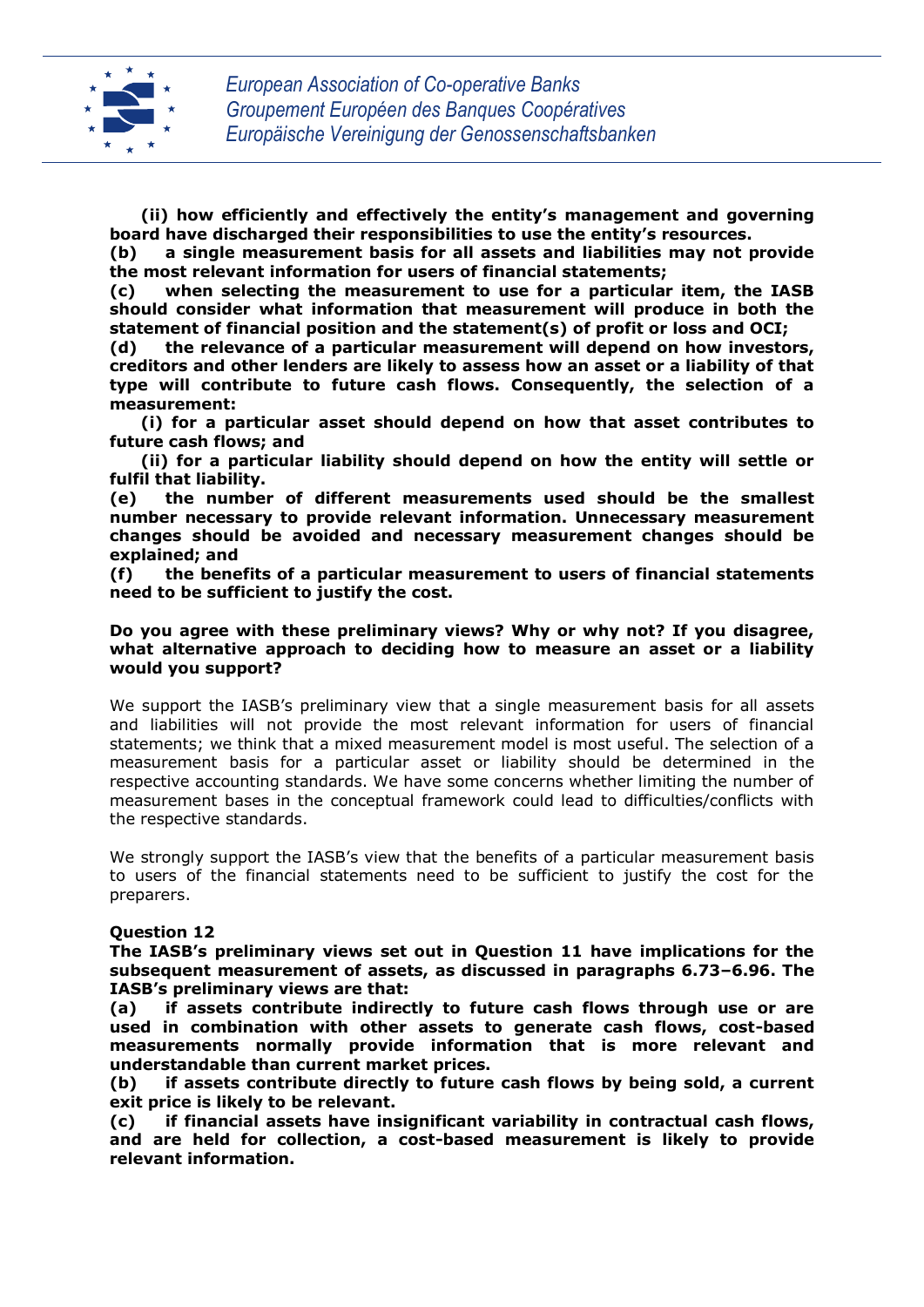

**(d) if an entity charges for the use of assets, the relevance of a particular measure of those assets will depend on the significance of the individual asset to the entity.**

**Do you agree with these preliminary views and the proposed guidance in these paragraphs? Why or why not? If you disagree, please describe what alternative approach you would support.**

Basically we agree with the IASB's views expressed in the paragraphs 6.73-6.96. Nevertheless, it should be made clear that the measurement bases will be selected in the respective accounting standards and the conceptual framework will merely deliver the concept.

## **Question 13**

**The implications of the IASB's preliminary views for the subsequent measurement of liabilities are discussed in paragraphs 6.97–6.109. The IASB's preliminary views are that:**

**(a) cash-flow-based measurements are likely to be the only viable measurement for liabilities without stated terms.**

**(b) a cost-based measurement will normally provide the most relevant information about:**

 **(i) liabilities that will be settled according to their terms; and**

 **(ii) contractual obligations for services (performance obligations).**

**(c) current market prices are likely to provide the most relevant information about liabilities that will be transferred.**

**Do you agree with these preliminary views and the proposed guidance in these paragraphs? Why or why not? If you disagree, please describe what alternative approach you would support.**

Basically we agree. Please have a look at our answers to question 11 and 12.

#### **Question 14**

**Paragraph 6.19 states the IASB's preliminary view that for some financial assets and financial liabilities (for example, derivatives), basing measurement on the way in which the asset contributes to future cash flows, or the way in which the liability is settled or fulfilled, may not provide information that is useful when assessing prospects for future cash flows. For example, cost-based information about financial assets that are held for collection or financial liabilities that are settled according to their terms may not provide information that is useful when assessing prospects for future cash flows:**

**(a) if the ultimate cash flows are not closely linked to the original cost;**

**(b) if, because of significant variability in contractual cash flows, cost-based measurement techniques may not work because they would be unable to simply allocate interest payments over the life of such financial assets or financial liabilities; or**

**(c) if changes in market factors have a disproportionate effect on the value of the asset or the liability (i.e. the asset or the liability is highly leveraged).**

#### **Do you agree with this preliminary view? Why or why not?**

Basically we agree. Please have a look at our answers to question 11 and 12.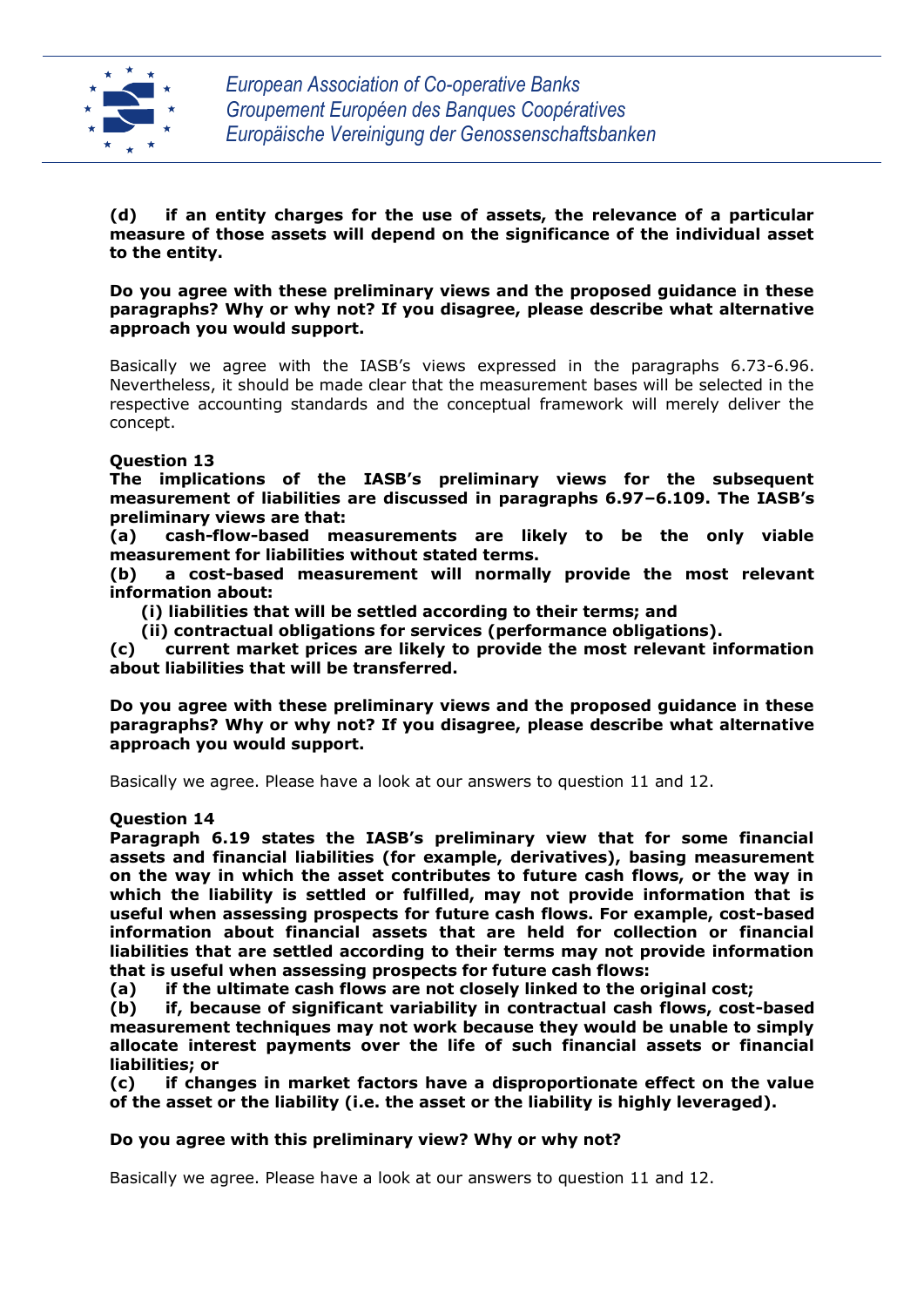

# **Question 15**

**Do you have any further comments on the discussion of measurement in this section?**

…

**Section 7**

**Question 16**

**This section sets out the IASB's preliminary views about the scope and content of presentation and disclosure guidance that should be included in the Conceptual Framework. In developing its preliminary views, the IASB has been influenced by two main factors:**

**(a) the primary purpose of the Conceptual Framework, which is to assist the IASB in developing and revising Standards (see Section 1); and** 

**(b) other work that the IASB intends to undertake in the area of disclosure (see paragraphs 7.6–7.8), including:**

 **(i) a research project involving IAS 1, IAS 7 and IAS 8, as well as a review of feedback received on the Financial Statement Presentation project;**

 **(ii) amendments to IAS 1; and**

 **(iii) additional guidance or education material on materiality.** 

**Within this context, do you agree with the IASB's preliminary views about the scope and content of guidance that should be included in the Conceptual Framework on:**

**(a) presentation in the primary financial statements, including:**

 **(i) what the primary financial statements are;**

- **(ii) the objective of primary financial statements;**
- **(iii) classification and aggregation;**
- **(iv) offsetting; and**

 **(v) the relationship between primary financial statements.**

**(b) disclosure in the notes to the financial statements, including:**

 **(i) the objective of the notes to the financial statements; and**

 **(ii) the scope of the notes to the financial statements, including the types of information and disclosures that are relevant to meet the objective of the notes to the financial statements, forward-looking information and comparative information.**

## **Why or why not? If you think additional guidance is needed, please specify what additional guidance on presentation and disclosure should be included in the Conceptual Framework.**

In our opinion, the extent of the proposed disclosure requirements, especially regarding the nature and extent of the risks arising from an entities unrecognised assets and liabilities, is not appropriate. Such extensive disclosure requirements contradict the IASB's considerations not to include these assets and liabilities in the (primary) financial statements.

This contradiction becomes apparent especially in section 4 (recognition and derecognition). According to this section, the IASB plans to prohibit the recognition of assets and liabilities, if the resulting information is not relevant or does not justify the cost of providing the information. At the same time, section 4 (par. 4.27) requires extensive disclosures regarding unrecognised assets and liabilities and the reasons for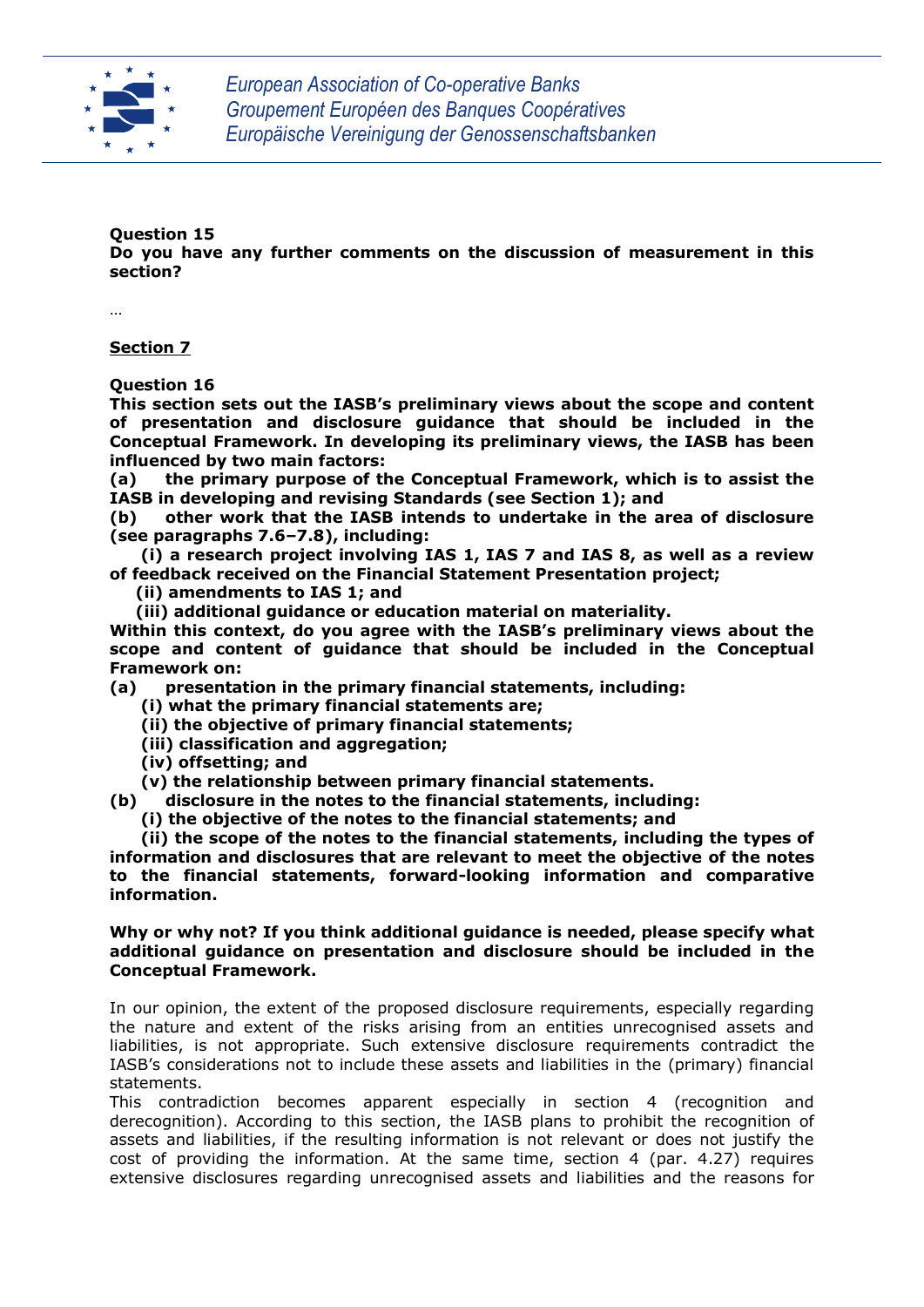

not recognising them. We do not understand how the information resulting from the recognition of an asset or liability can be irrelevant if information on the risks resulting from that irrelevant asset or liability is relevant.

## **Question 17**

**Paragraph 7.45 describes the IASB's preliminary view that the concept of materiality is clearly described in the existing Conceptual Framework. Consequently, the IASB does not propose to amend, or add to, the guidance in the Conceptual Framework on materiality. However, the IASB is considering developing additional guidance or education material on materiality outside of the Conceptual Framework project.**

#### **Do you agree with this approach? Why or why not?**

We appreciate the IASB's approach of further clarifying the concept of materiality regarding the disclosure requirements. By assigning the decision-making authority regarding the relevance and usefulness of certain disclosures to the reporting entity, the economic situation of the entity can be best displayed.

#### **Question 18**

**The form of disclosure requirements, including the IASB's preliminary view that it should consider the communication principles in paragraph 7.50 when it develops or amends disclosure guidance in IFRSs, is discussed in paragraphs 7.48–7.52.**

**Do you agree that communication principles should be part of the Conceptual Framework? Why or why not?**

#### **If you agree they should be included, do you agree with the communication principles proposed? Why or why not?**

Corresponding to the general principle based approach of the IFRS, the conceptual framework should be designed as a foundation for the development and application of the disclosure requirements included in the particular standards. The inclusion of a vast amount of precise disclosure requirements as a sample set to chose from when developing standards would antagonise the aspired and urgently needed reduction of the "information overload" in the notes to the financial statements.

Therefore, the section "scope of the notes to the financial statements" (par.  $7.35 - 7.42$ ) should not be transferred to the Exposure Draft without adjustment. Especially, the detailed list of disclosure requirements to be included in the particular standards outruns the essential principle based approach and does certainly not counteract the "information overload" in the notes.

To include into the conceptual framework a foundation for the development and application of the disclosure requirements included in the particular standards, we think it is reasonable to define the objective of disclosure requirements in the framework. Furthermore, communication principles, as proposed by the IASB, should be included to serve as a basis for the development of the specific requirements. For this purpose, the communication principles should be formulated in a sufficiently abstract way as to retain the possibility of designing the specific requirements in a way that best depicts the individual transaction.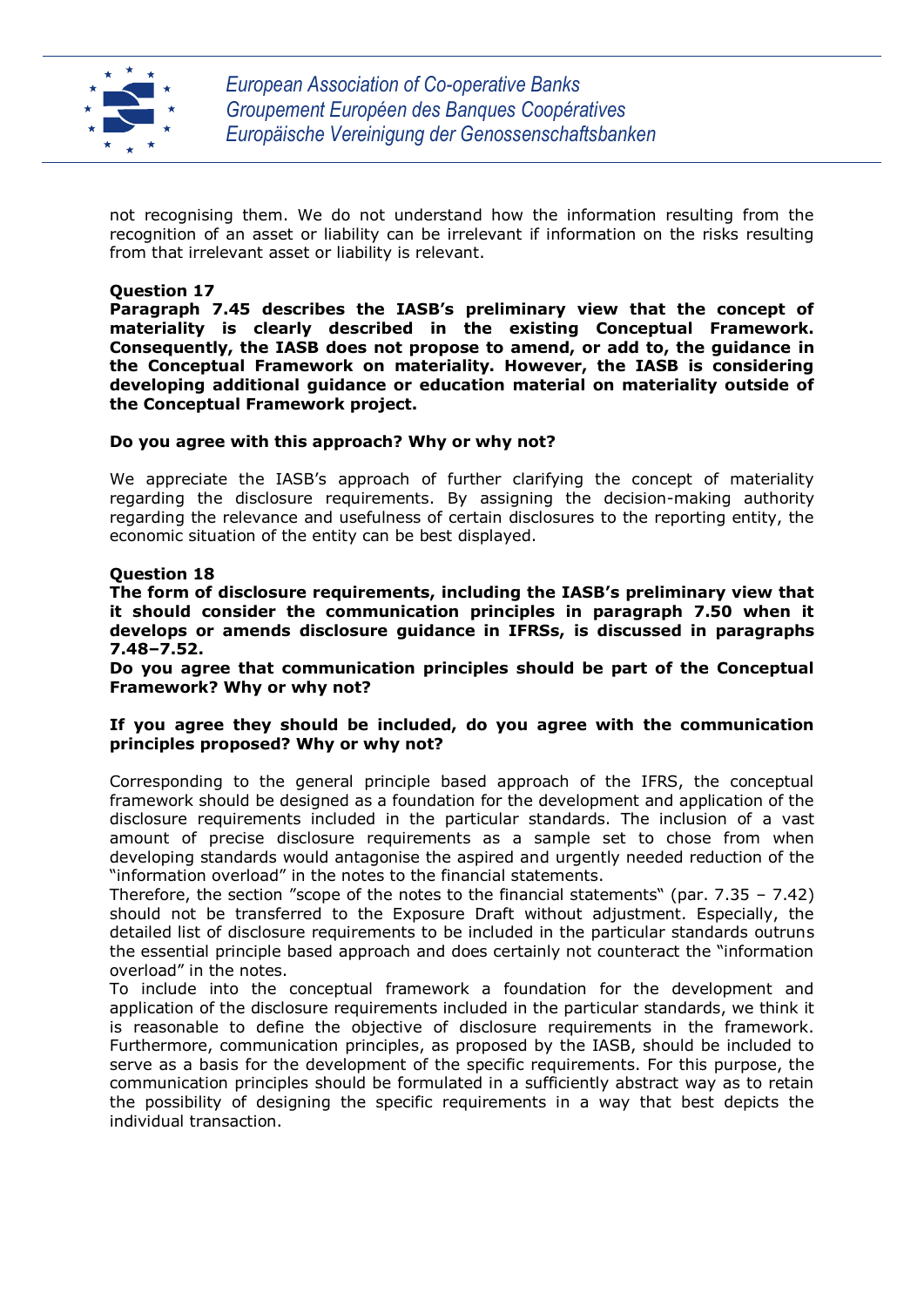

# **Section 8**

#### **Question 19**

**The IASB's preliminary view that the Conceptual Framework should require a total or subtotal for profit or loss is discussed in paragraphs 8.19–8.22.**

### **Do you agree? Why or why not?**

## **If you do not agree do you think that the IASB should still be able to require a total or subtotal profit or loss when developing or revising particular Standards?**

We agree with the IASB's preliminary view that statement of profit or loss (P&L) is an important measure in the analysis of financial statements both for the reporting entity and the user of the financial statements. This fact should be considered in defining the presentation of the statement of comprehensive income.

#### **Question 20**

**The IASB's preliminary view that the Conceptual Framework should permit or require at least some items of income and expense previously recognised in OCI to be recognised subsequently in profit or loss, i.e. recycled, is discussed in paragraphs 8.23–8.26.**

**Do you agree? Why or why not? If you agree, do you think that all items of income and expense presented in OCI should be recycled into profit or loss? Why or why not?**

**If you do not agree, how would you address cash flow hedge accounting?**

We still favour the possibility of recycling (cp. Question 21).

#### **Question 21**

**In this Discussion Paper, two approaches are explored that describe which items could be included in OCI: a narrow approach (Approach 2A described in paragraphs 8.40–8.78) and a broad approach (Approach 2B described in paragraphs 8.79–8.94).**

#### **Which of these approaches do you support, and why?**

**If you support a different approach, please describe that approach and explain why you believe it is preferable to the approaches described in this Discussion Paper.**

We support the broad approach 2B as it is appropriate, especially for long-term positions, not to include the valuation yield into the statement of profit or loss (P&L). The presentation of these elements in the OCI enhances the relevance and understandability of the P&L.

#### **Section 9**

#### **Question 22**

#### **Chapters 1 and 3 of the existing Conceptual Framework**

**Paragraphs 9.2–9.22 address the chapters of the existing Conceptual Framework that were published in 2010 and how those chapters treat the concepts of stewardship, reliability and prudence. The IASB will make changes**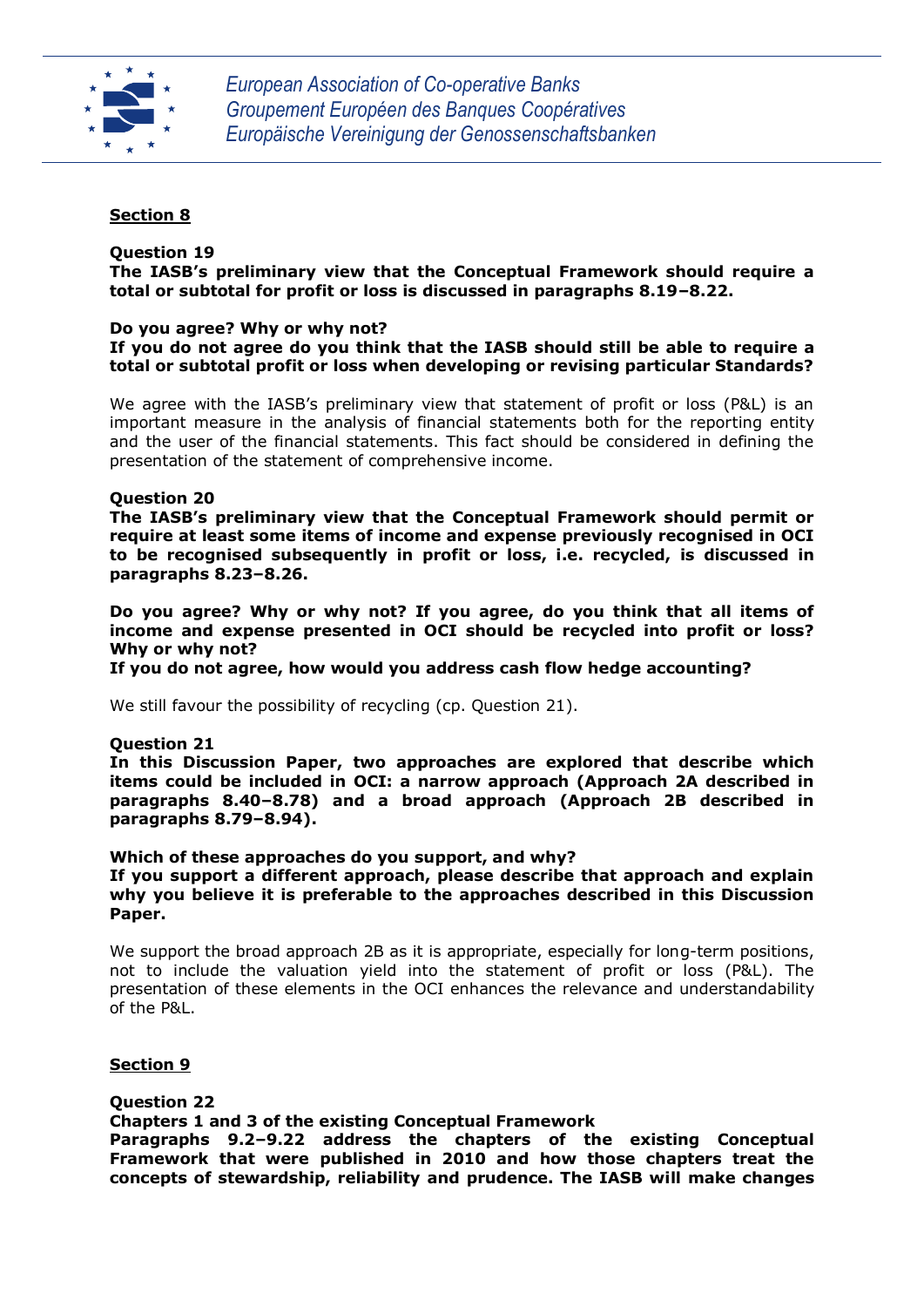

**to those chapters if work on the rest of the Conceptual Framework highlights areas that need clarifying or amending. However, the IASB does not intend to fundamentally reconsider the content of those chapters. Do you agree with this approach? Please explain your reasons.**

**If you believe that the IASB should consider changes to those chapters (including how those chapters treat the concepts of stewardship, reliability and prudence), please explain those changes and the reasons for them, and please explain as precisely as possible how they would affect the rest of the Conceptual Framework.**

In our opinion, the conceptual framework should include the concept of prudence as it ensures a certain degree of diligence in applying judgement in situation of uncertainty. We do not interpret the concept of prudence as a deliberate over- or underestimation of assets or liabilities. Prudence should be defined and applied as a cautious selection of the most conservative alternative from a spectrum of IFRS-conform parameters.

#### **Question 23**

# **Business model**

**The business model concept is discussed in paragraphs 9.23–9.34. This Discussion Paper does not define the business model concept. However, the IASB's preliminary view is that financial statements can be made more relevant if the IASB considers, when developing or revising particular Standards, how an entity conducts its business activities.**

**Do you think that the IASB should use the business model concept when it develops or revises particular Standards? Why or why not?**

**If you agree, in which areas do you think that the business model concept would be helpful?**

**Should the IASB define 'business model'? Why or why not?**

**If you think that 'business model' should be defined, how would you define it?**

…

**Question 24**

**Unit of account The unit of account is discussed in paragraphs 9.35–9.41. The IASB's preliminary view is that the unit of account will normally be decided when the IASB develops or revises particular Standards and that, in selecting a unit of account, the IASB should consider the qualitative characteristics of useful financial information.**

# **Do you agree? Why or why not?**

We agree with the IASB's preliminary decision that the unit of account should normally be decided when the IASB develops or revises particular standards. Nevertheless, the conceptual framework should explicitly state that the IASB needs to consider the unit of account in the development of a particular standard or the guidance to the standard. In this context, we would again like to point out the development of the new standard on macro hedge accounting. The determination of the hedging item, according to the current proposals, deviates from the original unit of account of the respective financial instruments. The IASB should adjust the respective wording of the final conceptual